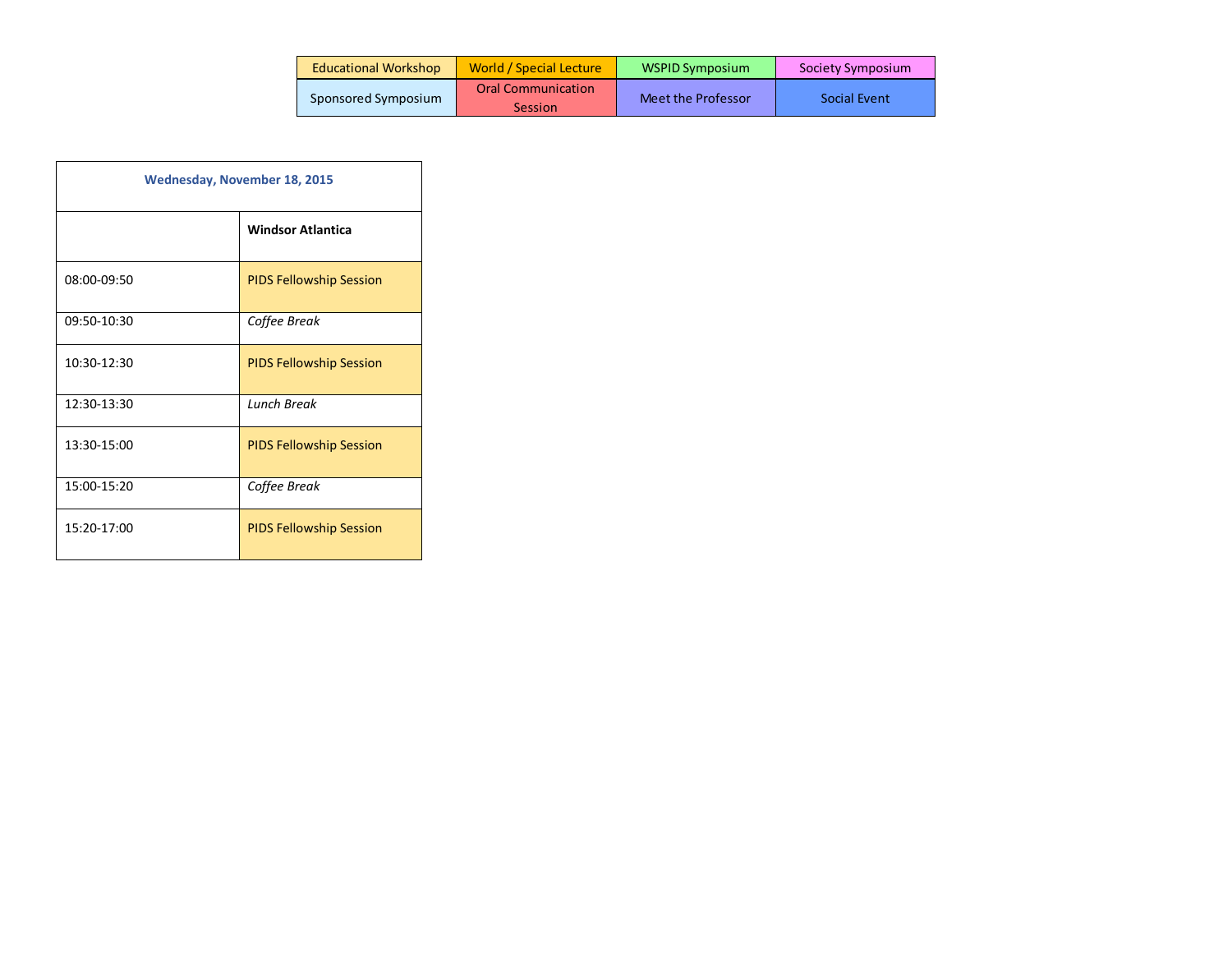WSPID Plenary Session as well as some Symposia will be held in English with simultaneous translation to Portuguese and Spanish. These are indicated in the program with the headphone symbol. All other sessions will be held only in English.

| Thursday, November 19, 2015 |                                                                                              |                                                         |                                             |                                                                                         |                                                                             |
|-----------------------------|----------------------------------------------------------------------------------------------|---------------------------------------------------------|---------------------------------------------|-----------------------------------------------------------------------------------------|-----------------------------------------------------------------------------|
|                             | Hall A                                                                                       | <b>Hall B</b>                                           | Hall C                                      | <b>Hall D</b>                                                                           | Hall E                                                                      |
| 07:00-07:50                 |                                                                                              |                                                         | Meet the Professor:<br><b>CMV</b> treatment | Meet the Professor:<br>Adverse events following<br>immunization and vaccine<br>advocacy | Meet the Professor:<br>Infection control in low-<br>middle income countries |
| 07:50-08:00                 | <b>WSPID Welcome and</b><br>opening                                                          |                                                         |                                             |                                                                                         |                                                                             |
| 08:00-09:30                 | Management of<br>Pneumonia: changing<br>epidemiology/ ancillary<br>treatment/ diagnosis<br>← |                                                         |                                             |                                                                                         |                                                                             |
| 09:30-10:00                 |                                                                                              | Coffee Break, Exhibition & Poster Viewing               |                                             |                                                                                         |                                                                             |
| 10:00-11:30                 | Severe Childhood Bacterial<br><b>Infections</b>                                              | Immunization in special<br>hosts                        |                                             |                                                                                         |                                                                             |
| 11:30-12:30                 | Emerging, zoonotic and<br>tropical diseases                                                  | <b>Clinical Infectious</b><br>Diseases/Bacterila sepsis | TB and HIV                                  | <b>Enteric infections and</b><br>vaccines                                               | <b>Late Breaking Abstracts</b>                                              |
| 12:30-14:00                 | <b>Company Sponsored</b><br>Symposia<br>ſ                                                    | Lunch Break, Exhibition & Poster Viewing                |                                             |                                                                                         |                                                                             |
| 14:00-15:15                 | <b>PIDS Society Symposium</b><br>O                                                           | <b>SLIPE Society Symposium</b>                          |                                             |                                                                                         |                                                                             |
| 15:15-16:00                 | Coffee Break, Exhibition & Poster Viewing                                                    |                                                         |                                             |                                                                                         |                                                                             |
| 16:00-17:45                 | <b>Company Sponsored</b><br>Symposia<br>$\curvearrowleft$                                    |                                                         |                                             |                                                                                         |                                                                             |
| 17:45-18:00                 | Short Break, Exhibition & Poster Viewing                                                     |                                                         |                                             |                                                                                         |                                                                             |
| 18:00-19:30                 | <b>Company Sponsored</b><br>Symposia<br>$\bigcap$                                            |                                                         |                                             |                                                                                         |                                                                             |
| 19:30-20:30                 |                                                                                              |                                                         | <b>Welcome Reception</b>                    |                                                                                         |                                                                             |
| 20:30-22:00                 | <b>Company Sponsored</b><br>Symposia<br>€                                                    |                                                         |                                             |                                                                                         |                                                                             |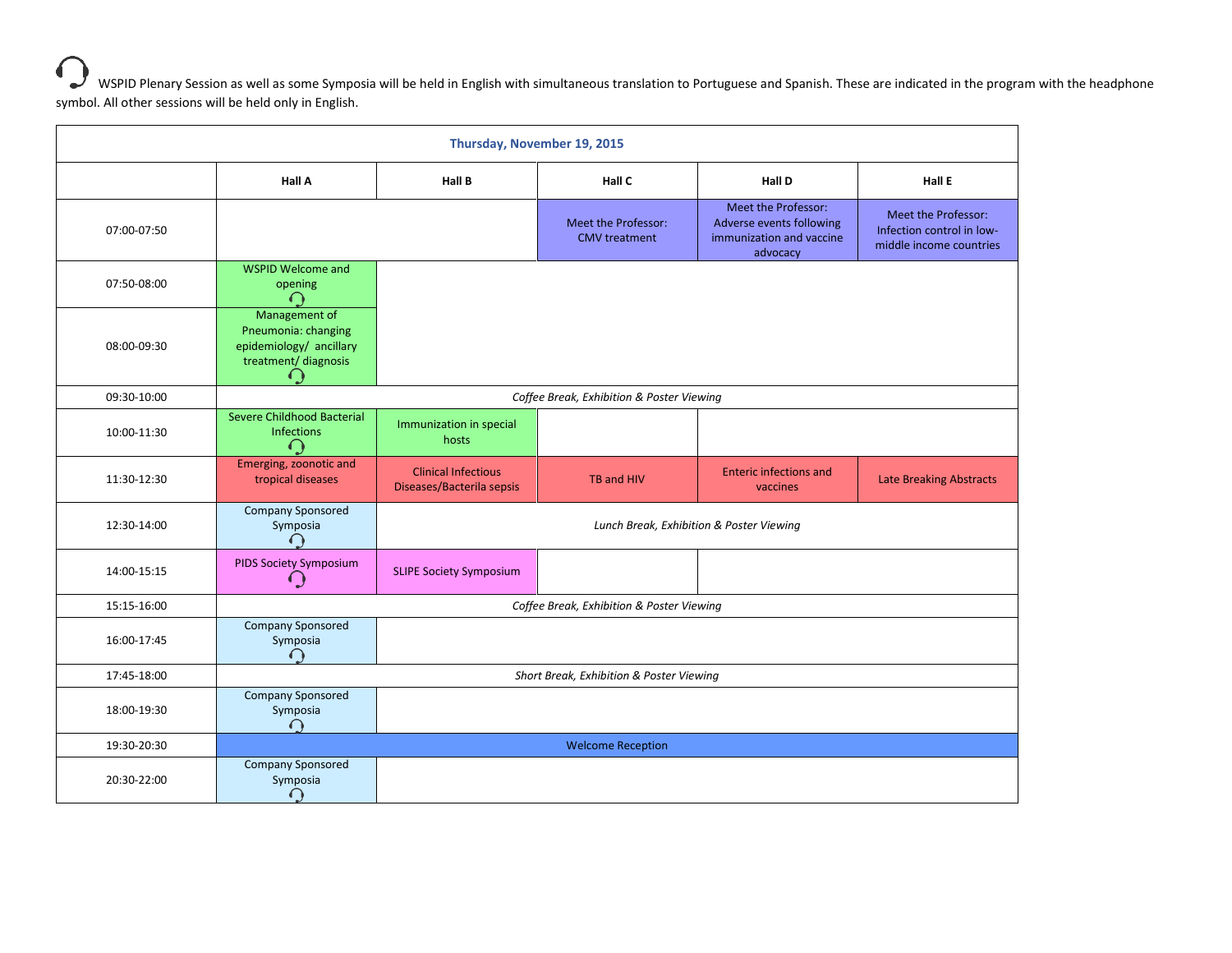| Friday, November 20, 2015 |                                                                                |                                                                                         |                                                                        |                                                                                                  |
|---------------------------|--------------------------------------------------------------------------------|-----------------------------------------------------------------------------------------|------------------------------------------------------------------------|--------------------------------------------------------------------------------------------------|
|                           | <b>Hall A</b>                                                                  | Hall B                                                                                  | Hall C                                                                 | <b>Hall D</b>                                                                                    |
| 07:00-07:50               |                                                                                | Meet the Professor:<br>Non-vaccine serotype<br>disease - does it have a real<br>impact? | Meet the Professor:<br>Immunization perspectives<br>from South America | Meet the Professor:<br>Immunocompromized<br>individuals:<br>infections/treatments/preve<br>ntion |
| 08:00-09:30               | Dengue Fever/<br>Chikungunya:<br>epidemiology/vaccines/<br>treatment/diagnosis | Combating antimicrobial<br>resistance and<br>antimicrobial stewardship                  |                                                                        |                                                                                                  |
| 09:30-10:00               | Coffee Break, Exhibition & Poster Viewing                                      |                                                                                         |                                                                        |                                                                                                  |
| 10:00-11:30               | Influenza vaccination<br>6)                                                    | Poliomyelitis eradication -<br>new Pandora boxes<br>opened?                             |                                                                        |                                                                                                  |
| 11:30-12:30               | <b>Neonatal infections</b>                                                     | <b>Vaccines</b>                                                                         | Antimicrobial<br>resistance/Antibiotic control                         | Pneumonia and<br>pneumococcal vaccine                                                            |
| 12:30-14:00               | <b>Company Sponsored</b><br>Symposia                                           | Lunch Break, Exhibition & Poster Viewing                                                |                                                                        |                                                                                                  |
| 14:00-14:45               | <b>WSPID Special Lecture</b>                                                   |                                                                                         |                                                                        |                                                                                                  |
| 14:45-16:00               | <b>ASPID Society Symposium</b>                                                 | <b>AfSPID Society Symposium</b>                                                         | <b>Brazilian Society Symposium</b>                                     |                                                                                                  |
| 16:00-16:30               | Coffee Break, Exhibition & Poster Viewing                                      |                                                                                         |                                                                        |                                                                                                  |
| 16:30-18:00               | <b>Company Sponsored</b><br>Symposia                                           |                                                                                         |                                                                        |                                                                                                  |
| 18:00-18:15               | Short Break, Exhibition & Poster Viewing                                       |                                                                                         |                                                                        |                                                                                                  |
| 18:15-19:45               | <b>Company Sponsored</b><br>Symposia                                           |                                                                                         |                                                                        |                                                                                                  |